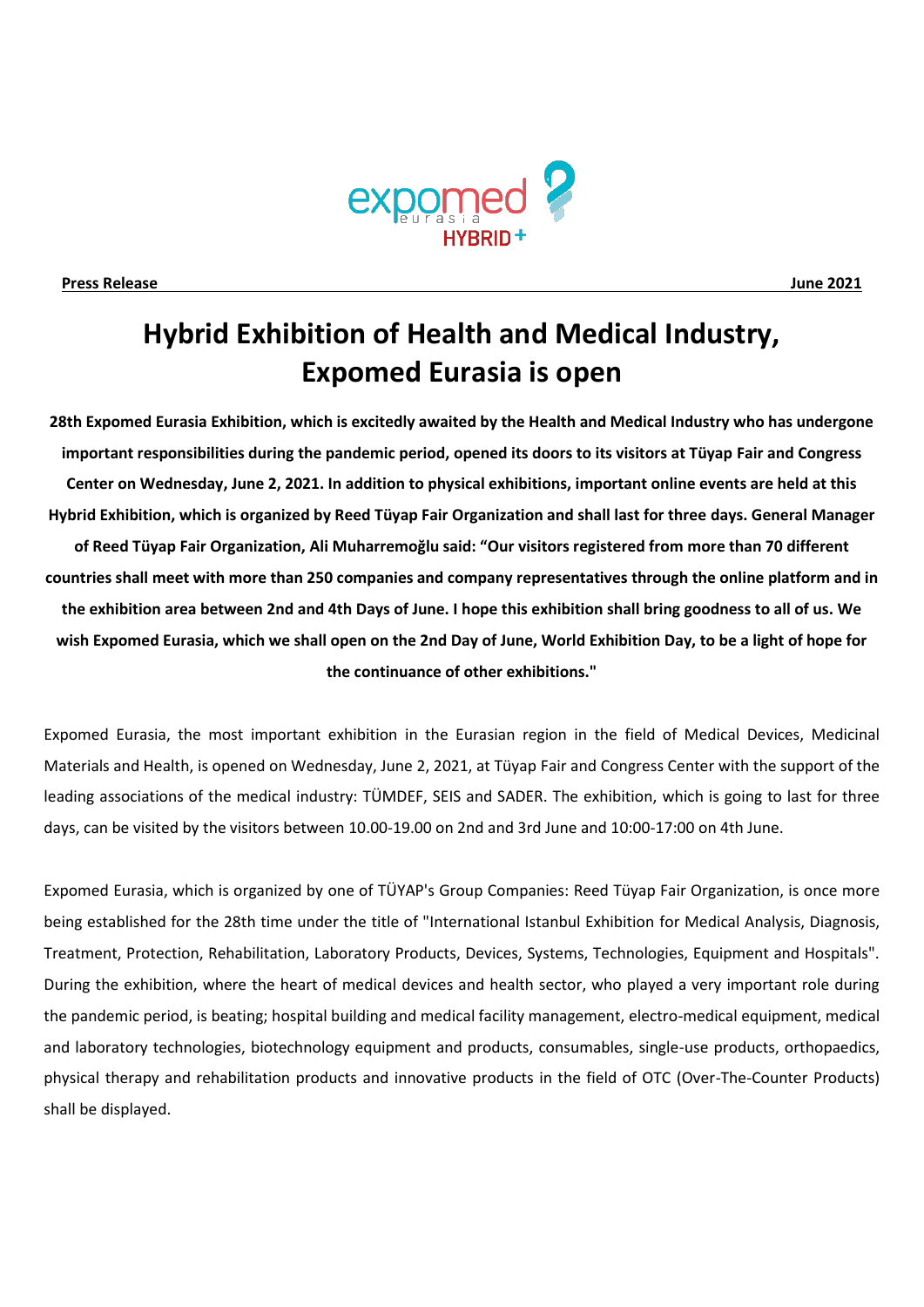#### **All products needed specifically for the pandemic period shall be procured from the exhibition!**

Local and foreign manufacturers, exporters and company representatives are attending Expomed Eurasia, where all kinds of medical materials ranging from medical masks, which have been irreplaceable parts of our lives since the first day of occurrence of COVID-19 pandemic, to disinfectants, medical devices and equipment are being displayed to visitors. Besides the fact that the exhibition is attended by Companies from Turkey and also from China, Korea, Poland, Canada and Iran through physical and internet environment, the attention of visitors from Turkish Republics, North Africa, Balkans and Middle East Countries is expected. It is estimated that Expomed Eurasia shall be visited by more than 8 thousand local visitors and more than one thousand foreign visitors.

During this exhibition, organized in a hybrid format, exhibitor companies and visitors shall have the opportunity to communicate via messages and video calls on Online Events Days through Business Connect, which is an online business portal, on MyTüyap, which is the digital environment dedicated to TÜYAP. Moreover, about two thousand online professional visitors are expected to interact with exhibitor companies through the Online Platform during the exhibition.

## **"We've raised our hybrid bar"**

General Manager of Reed Tüyap Fair Organization, Ali Muharremoğlu, who made an opening speech on the first day of the exhibition said: "Our visitors registered from more than 70 different countries shall meet with more than 250 companies and company representatives on the Online Platform and in the exhibition area between 2nd and 4th June. I hope this exhibition shall bring goodness to all of us. We wish Expomed Eurasia, which we shall open on the 2nd Day of June, World Exhibition Day, to be a light of hope for the continuance of other exhibitions."

Muharremoğlu, who mentioned that they presented EXPOMED EURASIA to the benefit of the medical industry with a brand new format in 2021 and they became stronger in the field of thematic online events, also told that they allowed potential business partners to meet their clients on the Online Platform during the event named Hospital Days between the dates of 26th and 27th May 2021.

Muharremoğlu also gave the following information about the online event to be held simultaneously with the fair:

"With our online event called Hospital Days, we allowed our exhibitors and visitors to live their exhibition experiences even more effectively before Expomed Eurasia. We are organizing 'Distributor Days' between the 2nd and the 4th Days of June 2021 simultaneously with the Exhibition. Expomed Eurasia Fair is not just a product trading platform. At the same time, Expomed shall help exhibitor companies to create their distributorship networks, explore new markets and expand their business networks. During Distributorship Days, which is the second in a series of online events that we shall arrange under the name "Business Connect Program", exhibitor companies shall be able to find Representative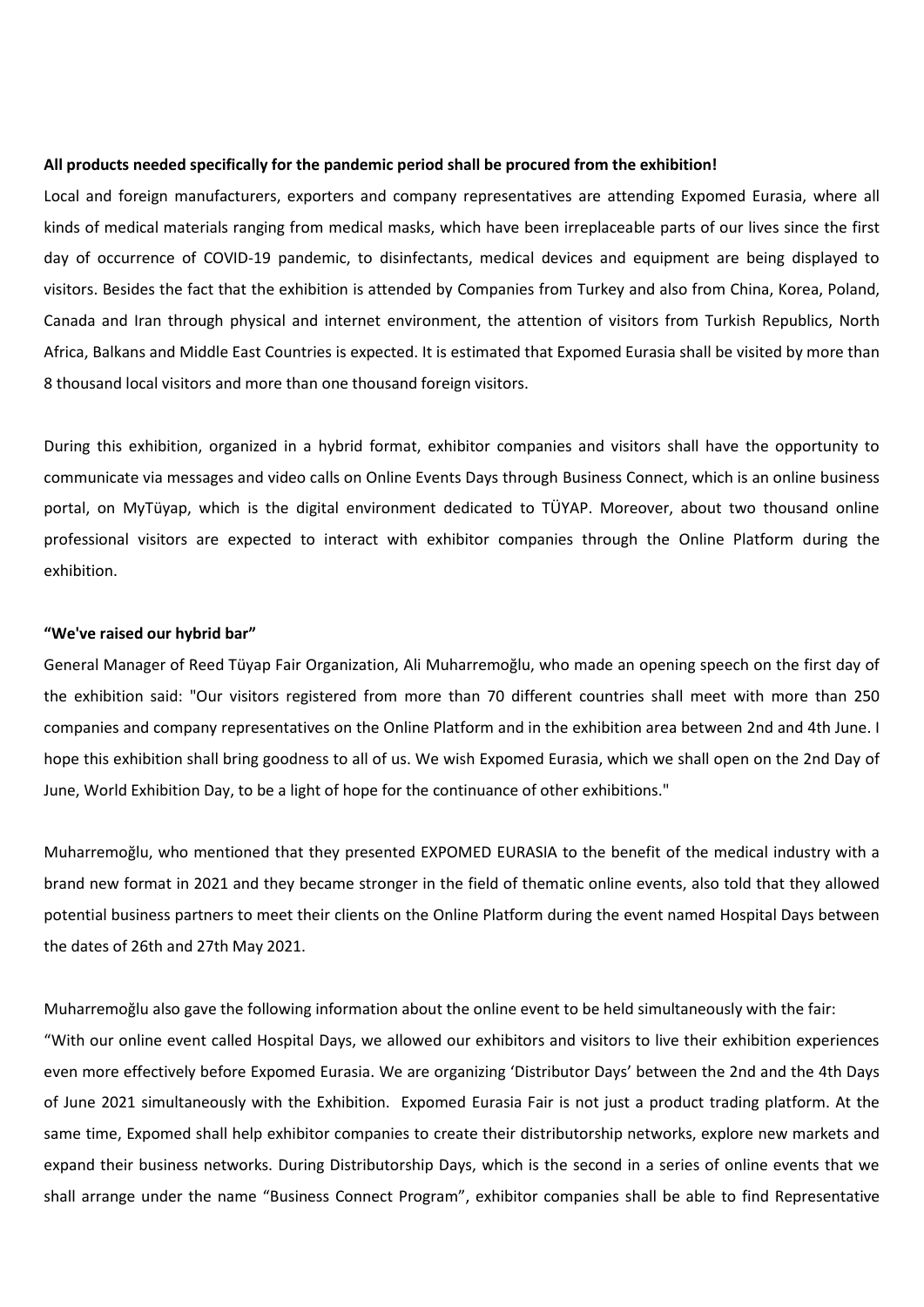Offices in brand new regions and countries and reach out to Business Partners, who can represent them in Turkey and our nearby geography."

## **3-Month Business Connection Opportunity**

As a part of the new generation fair organization approach, Reed Tüyap shall not limit job interviews at Expomed Eurasia to only exhibition days. From June 9 to September 9, 2021, exhibitors shall be able to establish 'online business connections' with potential customers through the Business Connect Program, which shall again be a continuation of online events. In this way, exhibitors and visitors shall be able to continue their commercial affairs without interruption for 3 months.

### **A hygienic and healthy Exhibition!**

Expomed Eurasia, which is one of the exhibitions related to the health and medical industry, also attracts attention with its being a hygienic and healthy exhibition. Reed Tüyap, as in other exhibitions organized by Expomed Eurasia, shall carefully implement all measures stipulated by the Ministry of Health that are mandatory for indoor spaces and International Standards related to COVID-19.

Muharremoğlu, who mentioned that TÜYAP Fair and Congress Center is the first exhibition area in Turkey holding a TSE COVID-19 Safe Service Certificate, also gave the following information:

"Last year, Expomed Exhibition, which was organized under strict Bio-Security Measures, was a success far above our expectations. Exhibitor Companies and Professional Visitors left the Fair very satisfied. The health of all our stakeholders has always been a priority for us. For this reason, we took all necessary measures in the exhibition area for the 28th Expomed Exhibition. Our expert personnel are trying their best to implement all issues such as HES Code\* Query, Mask Requirement, Number of People per Square Meter in a way that affects the comfort of our participants and visitors in the least possible way. In addition, we maximize the experience of exhibitor companies and visitors in the Exhibition Area with our contactless fair understanding. We have a background that enables digitalization of all processes starting from Registration of Visitors to Stand Setup Procedures, thus lets us carry out all necessary procedures with zero contact.

#### **Technologies and Products to be displayed during Expomed Eurasia**

- Hospital Building and Medical Facility Management
- Electro-Medical Equipment and Medical and Laboratory Technologies
- Laboratory and Biotechnology Devices and Products
- Consumables and Single-Use Products